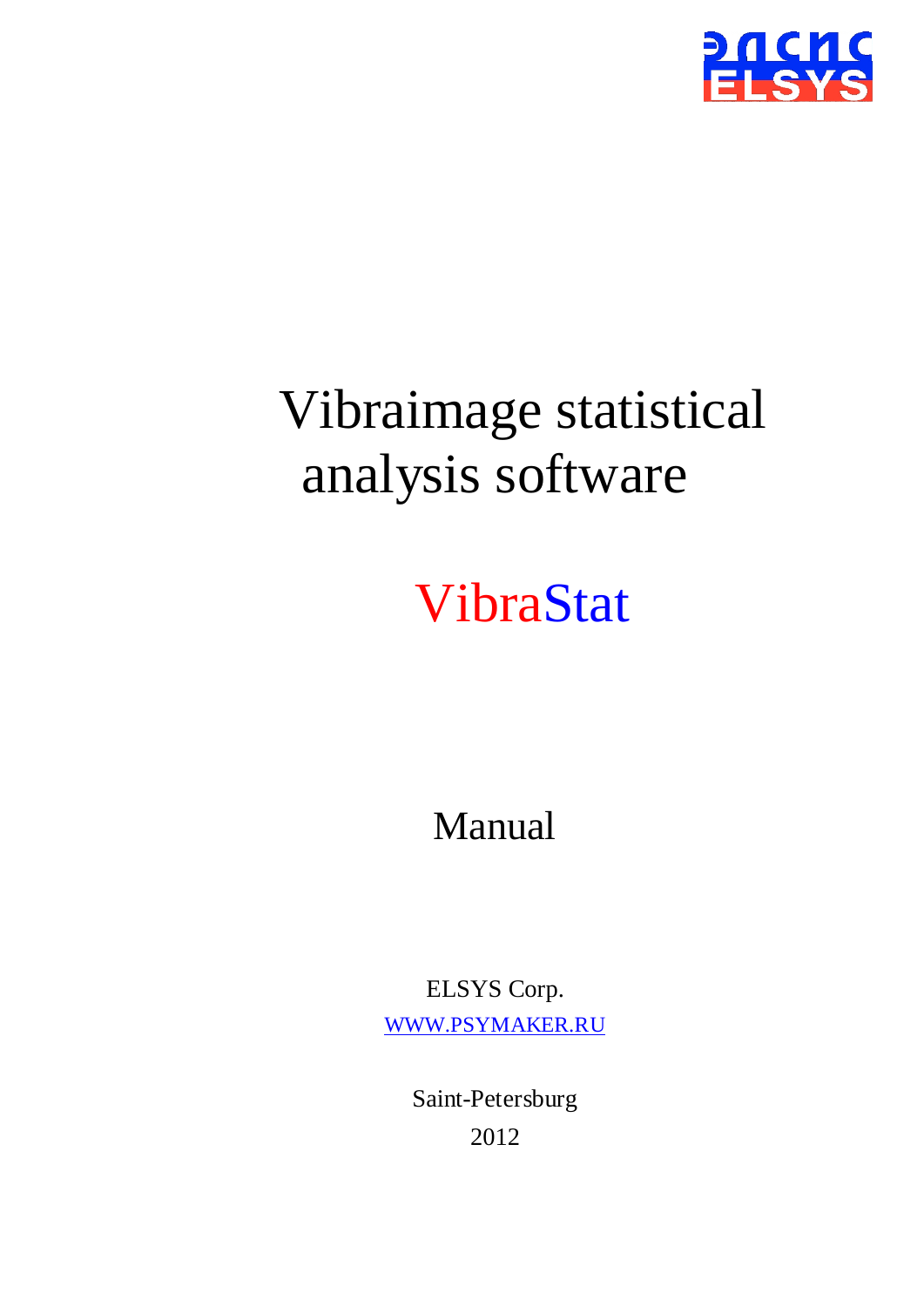## **CONTENT**

| 1. Basic applications  |  |
|------------------------|--|
|                        |  |
| 3. Operating procedure |  |
| 4. Program results     |  |
| 5. Analysis results    |  |
| 6. License             |  |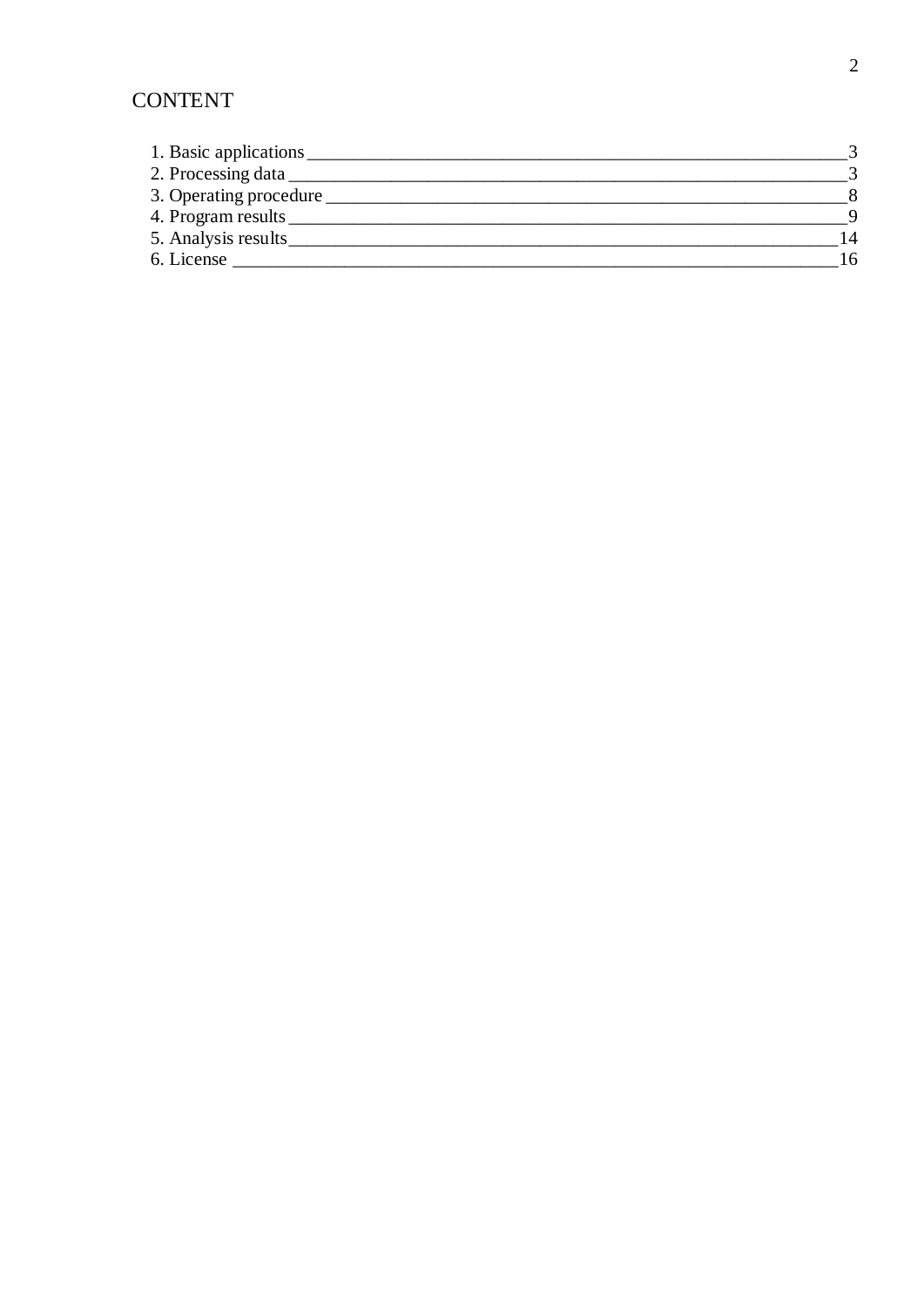## <span id="page-2-0"></span>*1. Basic applications*

The **TPStat.exe** program is intended for statistical processing of VibraImage program results and increase the accuracy of person or people group psychophysiological status measurement based on vibraimage technology.

Program application goal is finding of statistically proved differences in vibraimage parameters between two groups of measurements and visualization of research results. Statistical significant difference presence in vibraimage parameters means biological, psychological or physiological changes, taken place for corresponding groups. The program applies in medicine, psychology, psychophysiology, biology, sociology, sports, and various scientific researches where necessary to reliable defining psychophysiolgical status of the person.

## <span id="page-2-1"></span>*2. Processing data*

The initial data for the program are the  $***$  measurement.xml files which are created by VibraImage program. The program analyzing parameters changes between two groups of comparison. For each group of comparison («Group 1» and «Group 2») it is necessary to create the catalogue on a disk in which folders or files with the parameters received at measurement in an **M** mode of Vibraimage program are copied. Folders of groups on a disk are sorted and numbered by alphabetically.

Statistical processing is based on the analysis of the M (vibraimage parameter expected value (mean)), the S (vibraimage parameter standard deviation) and variability V (V=S/M) for the following psychophysiological parameters of the person measured in **M** mode by [VibraImage](http://www.psymaker.com/downloads/VI7_5ManualRus.pdf) PRO program:

- $T1 Aggression parameter (P7);$
- Т2 Stress parameter (Р6);
- Т3 Tension/Anxiety parameter (F5X);
- Т4 Suspect parameter (Р19);
- Т5 Balance parameter (Р16);
- Т6 Charm parameter (Р17);
- Т7 Energy parameter (Р8);
- Т8 Self regulation parameter (Р18);
- Т9 Inhibition parameter (F6);
- Т10 Neuroticism parameter (F9).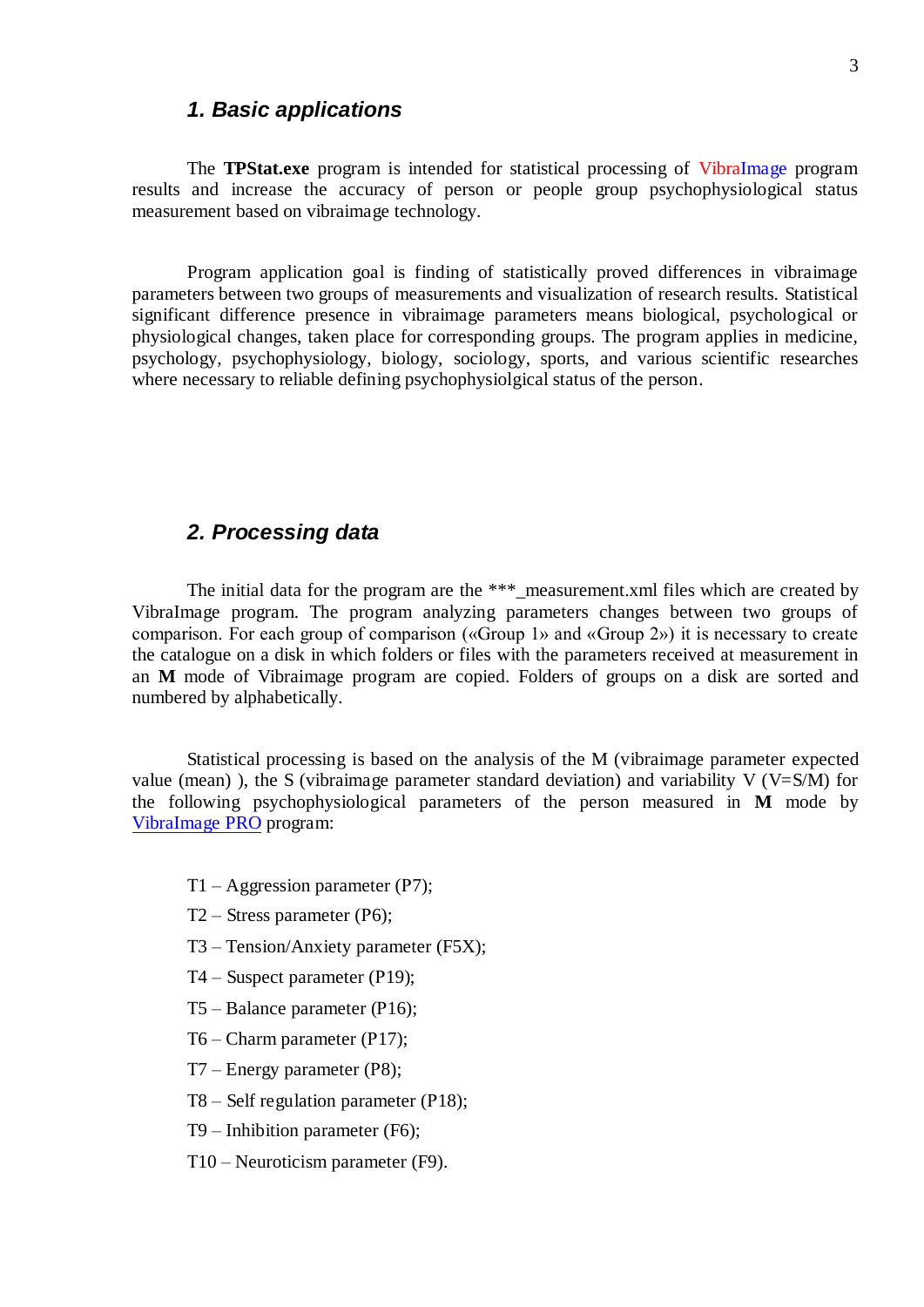#### **Calculation of T1-T10 parameters**

#### **T1 Aggression (Р7);**

T1 parameter is determined by the frequency histogram and represents the maximum allocation of the frequency and SD vibration frequency of the human face. The higher value of the maximum distribution and higher SD value gives the greater value of the parameter T1.

$$
T1 = \frac{F_m + 4 \cdot \sqrt{\frac{1}{n} \sum_{i=1}^{n} (F_i - \overline{F})^2}}{2Fin}
$$

 $F_m$  – maximum density on frequency distribution histogram;

 $F_i$  – number of accounts with i frequency on frequency distribution histogram, captured from N frames;

Fin – input frequency of vibraimage processing;

n – number of frequency accounts.

#### **Т2 – Stress (Р6);**

T2 parameter is determined by degree of the external vibraimage (vibra-aura) asymmetry, means asymmetry of micromovements from the left and right parts of the person's head. The great difference in amplitude and frequency movements for the left and right parts of the face (head) characterizes the increased T2 parameter level.

$$
T2 = \frac{\sum_{1}^{n} \left( \frac{|A_{L}^{i} - A_{R}^{i}|}{A_{\max}^{i}} + \frac{|F_{L}^{i} - F_{R}^{i}|}{F_{\max}^{i}} \right)}{2n}
$$

*i*  $A_L^l$ – sum amplitude from i-line of the left frame part; *i*  $A_R^l$  – sum amplitude from i-line of the right frame part;  $A_{\text{max}}^i$  – maximum value between  $A_I^i$  $A_L^l$ and *i*  $A_R^l$ <sub>;</sub> *i*  $F_L^l$ – maximum frequency from i-line of left frame part; *i R F* – maximum frequency from i-line of right frame part;  $F_{\text{max}}^i$ <sub>– maximum value between</sub>  $F_I^i$  $F_L^l$  and *i R F* ; n – line number of object.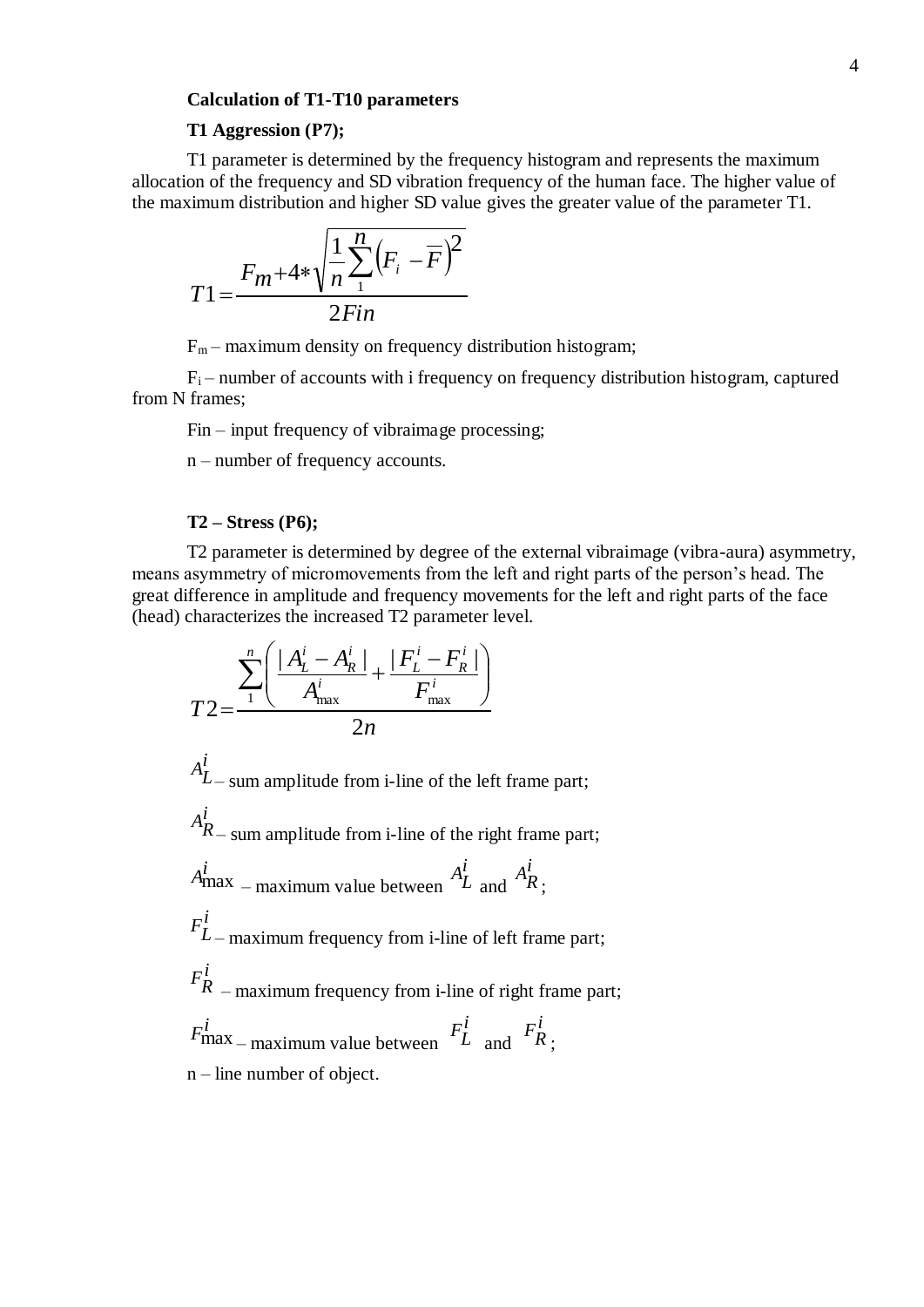#### **Т3 – Tension/Anxiety (F5X);**

T3 parameter is determined by the relation of high-frequency part of a range of vibrations to the general power in a range of micromovements frequency for human head. High value of high-frequency vibrations density characterizes high value of the T3 parameter.

$$
T3 = \frac{\sum_{f_{\text{max}}}{f_{\text{max}}}}{\sum_{f_{\text{max}}}{P_i(f)}}
$$

 $P_i(f)$  – spectrum power of vibraimage frequency distribution;

 $f_{\text{max}}$  – maximum frequency of vibraimage spectrum distribution.

#### **Т4 – Suspect (Р19);**

T4 parameter is determined as the sum average of the first three conditionally negative emotions (T1, T2, T3) and characterizes the general level of conditionally negative emotions in a person status.

T4=(T1+T2+T3)/3

## **Т5 – Balance (Р16);**

T5 parameter is determined by the frequency histogram and characterizes the level of similarity of the current frequency histogram to the Gaussian distribution law. The high level of frequency histogram similarity to the normal law is characterized by a high level of balance, and significant deviation from the Gaussian distribution is characterized by a low level of the parameter T5.

$$
T5 = \frac{\sum [y(x) * K - y'(x)]^2}{\sum [y'(x)]^2}
$$

К- norming coefficient of frequency distribution

$$
K = \frac{\sum y'(x)}{\sum y(x)}
$$

$$
y' = \frac{1}{\sqrt{2\pi}} e^{-\frac{(x-M)^2}{2\sigma^2}}
$$

y' – density of normal distribution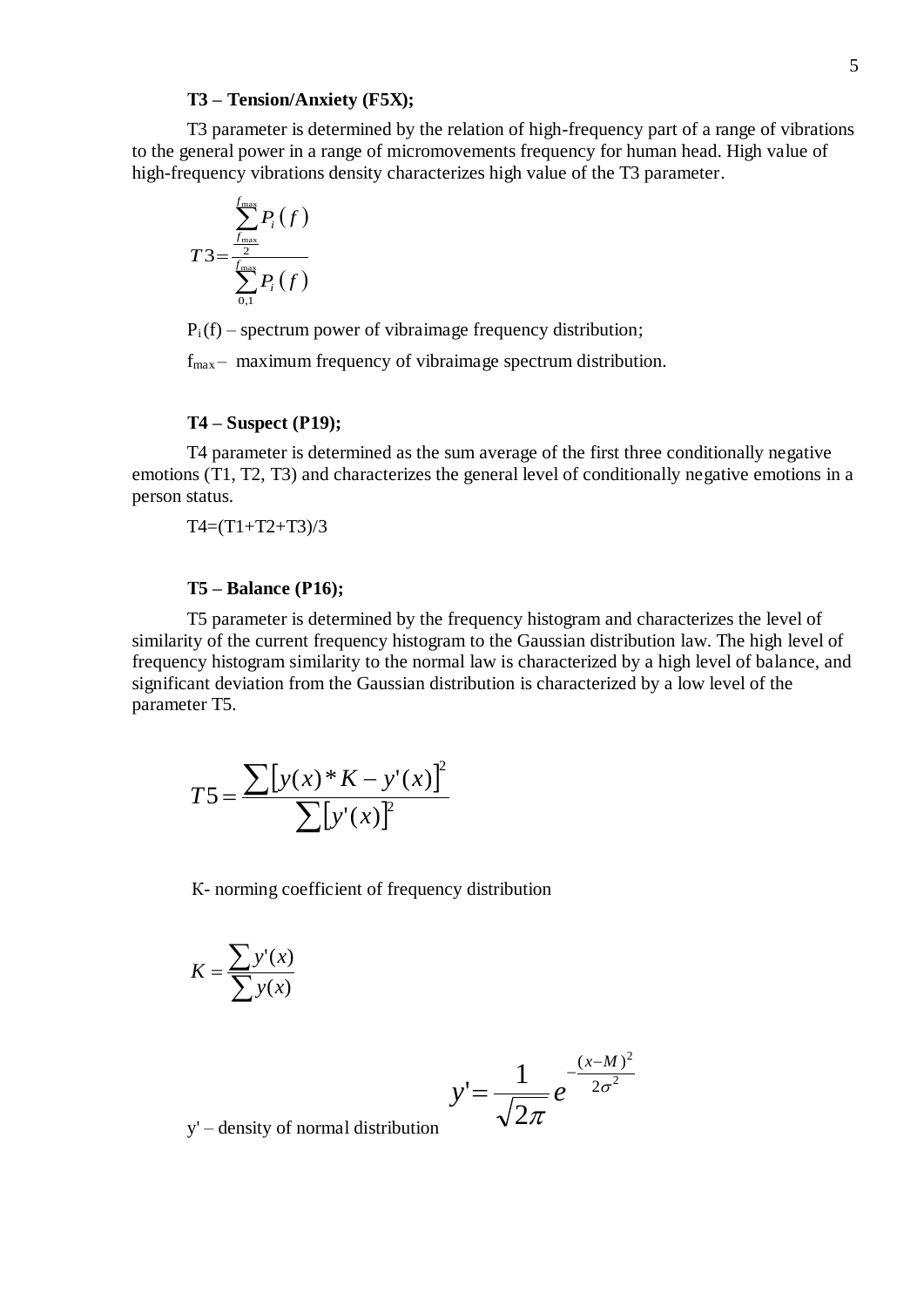#### **Т6 – Charm (Р17);**

T6 parameter is determined by the symmetry (left-right) of the head and face micromovements, the maximum symmetry of movements (including frequency and amplitude) represents a high level of charm T6.

$$
T6 = \frac{\sum \frac{|W_{li} - W_{ri}|}{\max(W_{li}, W_{ri})} + \sum \frac{|C_{li} - C_{ri}|}{255}}{N}
$$

 $|W_{li} - W_{ri}|$  - average values amplitude difference from left and right side for every vibraimage line;

 $|C_{li} - C_{ri}|$  - maximum values frequency difference from left and right side for every vibraimage line.

#### **Т7 – Energy (Р8);**

T7 parameter is determined by the frequency histogram and characterizes the difference of the maximum density of the vibration frequency and vibration frequency SD for the face and human head. The higher value of the maximum density and lower SD or variation of vibration gives the higher value of energy T7.

$$
T7 = \frac{M - \sigma}{Fps}
$$

M – value of maximum density on frequency histogram;

С – standard deviation calculated on frequency histogram distribution;

Fps – maximum vibraimage input frequency.

#### **Т8 – Selfregulation (Р18);**

T8 parameter is determined as the sum average for conditionally positive emotions (T5, T6) and characterizes the general level of conditionally positive person emotions at the measurement time.

$$
T8 = \frac{T5 + T6}{2}
$$

#### **Т9 – Inhibition (F6);**

T9 parameter has a real physical dimension (time in seconds) and characterizes the minimum time of the person reaction for the shown event (the stimulus). The value of the parameter  $T1 = 0.1$  means that the reaction time is 0.1 s. The greater the reaction time corresponds to a higher level of inhibition.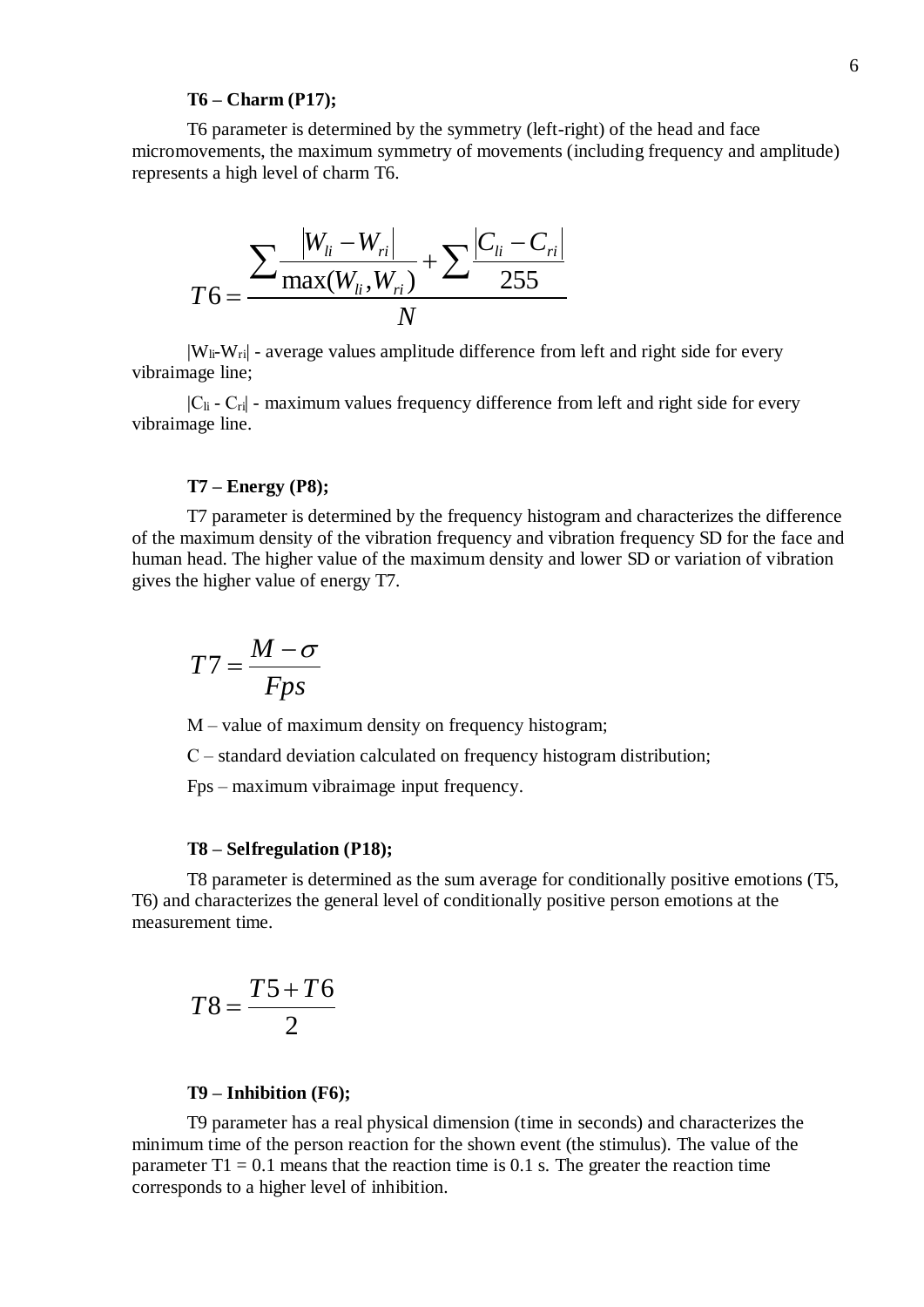## $T9 = Tm(F1)$

T9 calculates as average period for F1 parameter, capture for frames number setting F6N.

## **Т10 – Neuroticism (F9).**

T10 parameter characterizes the SD measured value of the inhibition level (T9) at the measurement time (default 60 seconds). High level for inhibition SD of psychophysiological state characterized by instability and indicates high level of neuroticism T10.

 $T10=10 \sigma T9$ 

 $\sigma$ T9 – standard deviation (SD) of T9 parameter.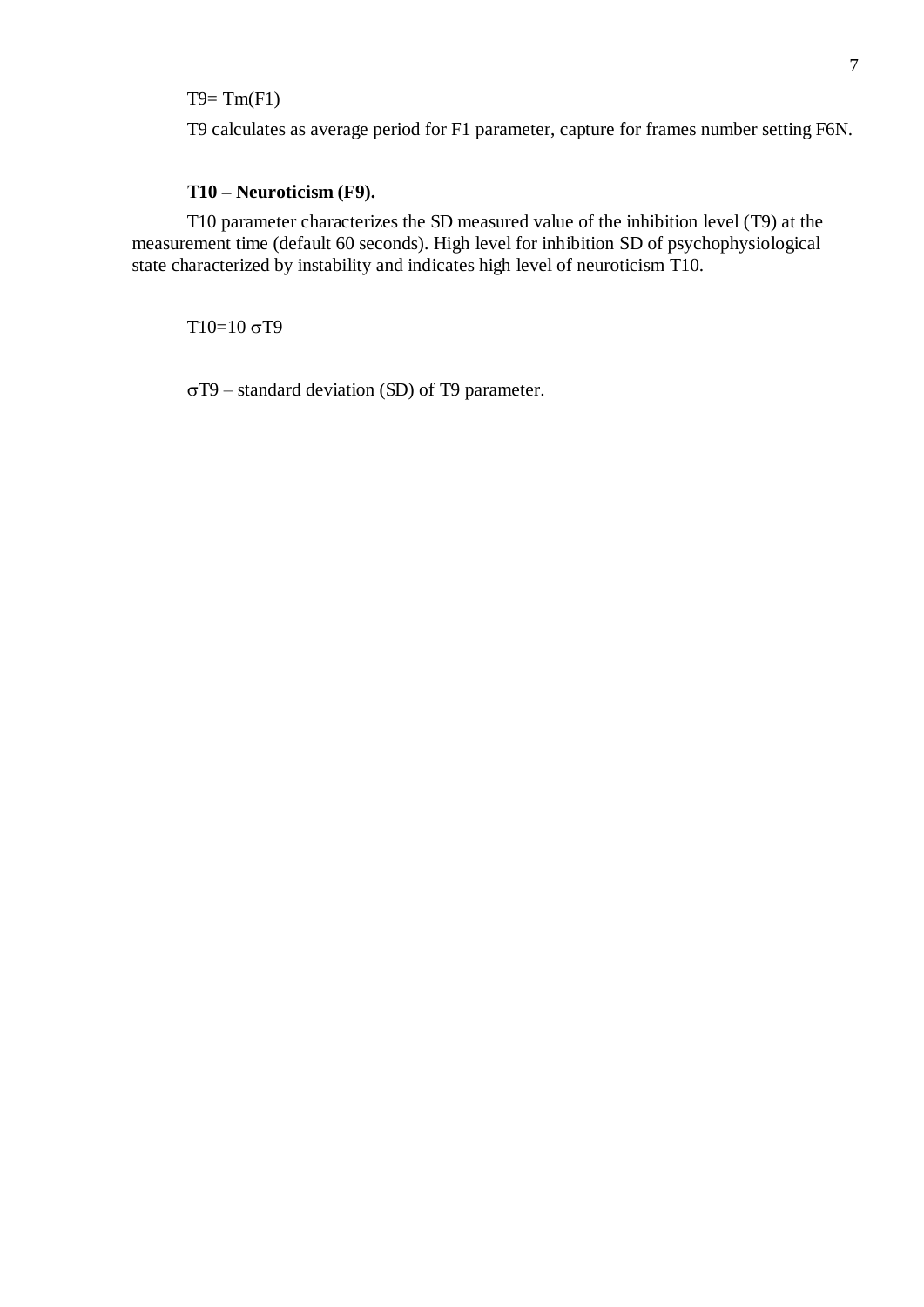## <span id="page-7-0"></span>*3. Operating procedure*

1. Copy VibraStat.zip file with stat.xls and TPStat.exe on a hard disk of the computer from the link<http://www.psymaker.com/downloads/VibraStat.zip> . The file stat.xls will change after processing, so it is preferable to save initial stat.exe file with the other name as Defaultstat.xls as reserved copy in the other directory.

2. Copy file stat.xls and file TPStat.exe in a NEW directory on the hard disk where you will do processing of results. For example, named this directory TEST.

3. On the said directory (TEST) computer create 2 catalogues. Catalogues are sorted and numbered on a disk by alphabetically. The first catalogue is intended for initial measurements of patients (group 1), the second - for the next measurements of parameters (group 2). As a result of program work the comparison of parameters of « groups 1 » and « groups 2 » patients will be made. The user can choose the name of catalogues any way, for example, the first catalogue it is possible to name Norma, the second - Pathology or, for example, Pleasure and Stress, depending on spent experiments.

4. In the specified catalogues copy subcatalogues with results of parameters measurements of separate people, having shared them on corresponding groups or simply results of M measurements of vibraimage program.

5. Run TPStat.exe.

6. As a result of the program work in a stat.xls file will be generated results of parameters comparison of two groups of people.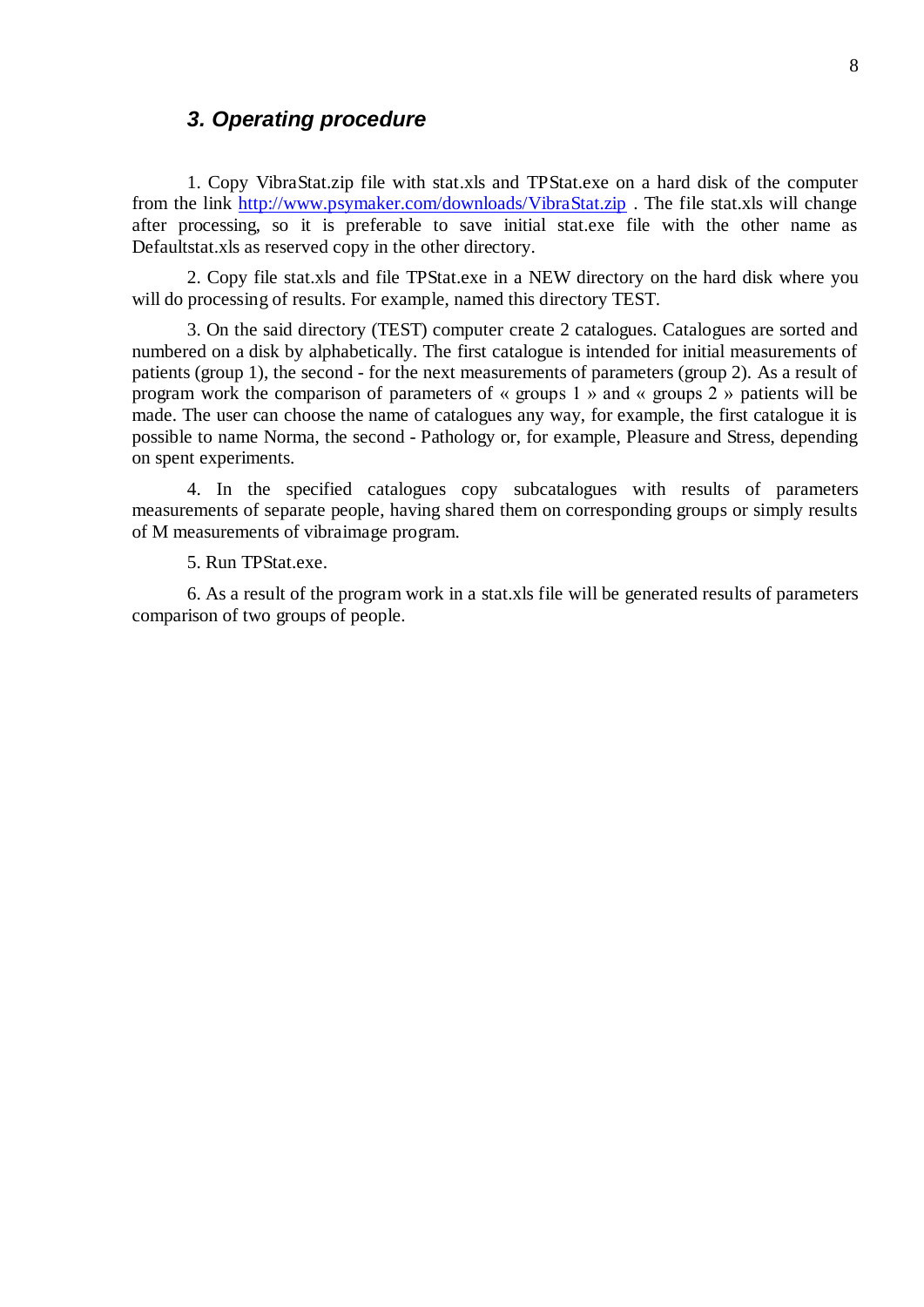## <span id="page-8-0"></span>*4. Program results*

Results of program operation are formed in a stat.xls file.

**Note**, viewing of a stat.xls file is made by program Microsoft Excel from **not Russified** Microsoft Office package.

The file contains the following sheets:

**Sheet User** - contains the following information:

- GR the name of two catalogues (two groups)
- User a name of the patient
- BD date of a birth
- SD date of creation of a patient folder
- File a name of a \*\*\*\_measurement.xml file with results of measurements
- Path a path to results \*\*\*\_measurement.xml file

**M sheet** - is resulted calculation of M (the center of weights of frequency distribution) for all parameters Т1-Т10. The number of lines in the table corresponds to number of \*\*\* measurement.xml files found in subdirectories «Groups 1» and «Groups 2». If parameter Pass=1 than the selected table line concerns to Group 1. If Pass=0 - to Group 2.

| gr        | user          | T1   |      | B    |      |     |      | TG.  |      | Т8   |      | T10  | Pass |
|-----------|---------------|------|------|------|------|-----|------|------|------|------|------|------|------|
| VibraStat | Alergy        | 38   | 33,6 | 37.9 | 36,4 |     | 75,1 | 70.3 | 21.2 | 73,2 | 13.8 | 22.3 |      |
| VibraStat | Alergy        | 47   | 20,9 | 12.6 | 27.5 |     | 58.2 | 79,1 | 32,5 | 68,3 | 20,2 | 744  |      |
| Mammae    | Назарова В Г  | 46,7 | 45   | 36.8 | 42,4 |     | 71.5 | 28.1 | 19.2 | 49,6 | 13,4 |      |      |
| Mammae    | Назарова В Г  | 33,5 | 35,2 | 40,6 |      | 38. | 71,6 | 23,1 | 14,1 | 48.1 | 13,7 | 18,9 |      |
| Mammae    | Мессерман Е Я | 52,8 | 27,4 | 34.1 | 37.7 |     | 66.9 | 82,3 | 18,1 | 744  | 13,3 | 12.7 |      |
| Mammae    | Мессерман Е Я | 54.4 | 31.7 | 36,9 | 42.9 |     | 56,5 | 79,7 | 16,2 | 67.3 | 13,2 | 11.8 |      |
| Mammae    | Пронина В Н   | 43   | 29   | 27.6 | 33.3 |     | 73.8 | 72   | 28.1 | 72.5 | 20.7 | 33.6 |      |
|           |               |      |      |      |      |     |      |      |      |      |      |      |      |
|           |               |      |      |      |      |     |      |      |      |      |      |      |      |

*Fig. 1. М Sheet*

**S Sheet** - is resulted calculation of σ, S (root-mean-square deviation of frequency distribution) for all parameters Т1-Т10. The number of lines in the table corresponds to number of \*\*\* measurement.xml files found in subdirectories «Groups 1» and «Groups 2». If parameter Pass=1 than the selected table line concerns to Group 1. If Pass=0 - to Group 2.

| ar        | user          |        |       |       | T4 |        |       |        |       |        |       | T10    | Pass |
|-----------|---------------|--------|-------|-------|----|--------|-------|--------|-------|--------|-------|--------|------|
| VibraStat | Alergy        | 4.033  | 2,936 | 7,789 |    | 2.927  | 3.271 | 5,254  | 2.31  | 3,632  | 2,226 | 4.161  |      |
| VibraStat | Alergy        | 6.539  | .874  | 8.971 |    | 3.807  | 12.16 | 2.73   | 1.269 | 6.991  | 7.441 | 15.717 |      |
| Mammae    | Назарова В Г  | 3,705  | 3,439 | 8,504 |    | 2.924  | 2,685 | 7,913  | 2,531 | 4.566  | .404  | 2,725  |      |
| Mammae    | Назарова В Г  | 10.15  | 5.957 | 7.364 |    | 4.829  | 4.503 | 21.819 | 3.524 | 10.614 | .894  | 3.916  |      |
| Mammae    | Мессерман Е Я | 9.529  | 0,807 | 4,052 |    | 2,367  | 2.758 | 3,477  | .994  | 1,274  | .268  | 2.99   |      |
| Mammae    | Мессерман Е Я | '7.267 | .464  | 3.453 |    | 12.207 | 9.042 | / 428  | 2.094 | 2.47   | .179  | 2.335  |      |
| Mammae    | Пронина В Н   | 2,331  | 0.743 | 6.94  |    | 1.979  | 3.218 | 2.683  | 2.19  | 2.28   | 3.356 | 9,411  |      |

*Fig. 2. S Sheet*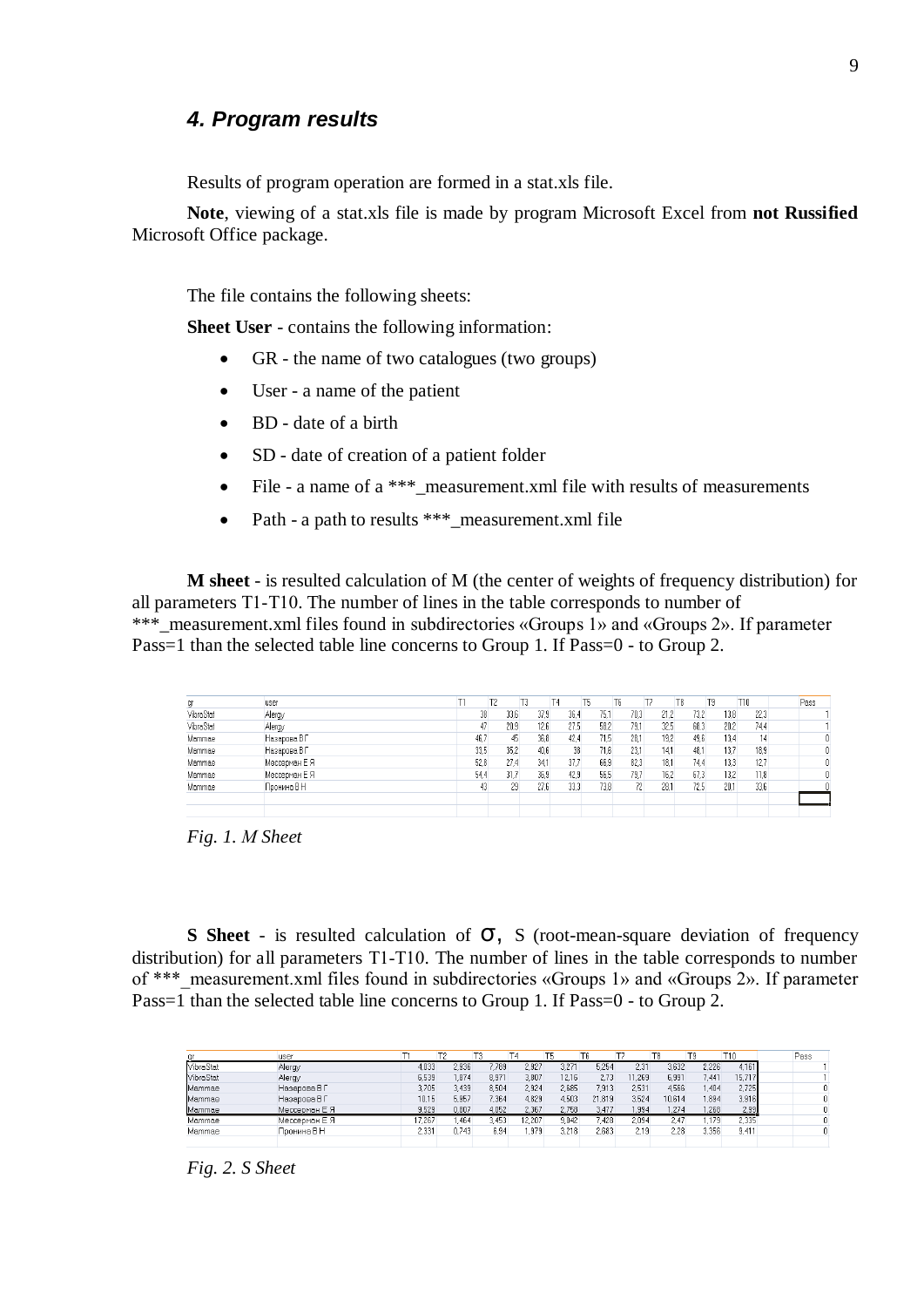**V** Sheet - is resulted calculation of variability ( $V = (\sigma / M)$  or the same V=(S/M)) for all parameters Т1-Т10. The number of lines in the table corresponds to number of \*\*\* measurement.xml files found in subdirectories «Groups 1» and «Groups 2». If parameter Pass=1 than the selected table line concerns to Group 1. If Pass=0 - to Group 2.

| gı        | user          |         | Τ2      |         |         |         | T <sub>6</sub> |         | T8      | T9      | T10     | Pass |
|-----------|---------------|---------|---------|---------|---------|---------|----------------|---------|---------|---------|---------|------|
| VibraStat | Alergy        | 10.6    |         | 20.6    |         | 4.4     | ు              | 10.9    |         | 16.1    | 18.7    |      |
| VibraStat | Alerav        | 13.9    |         | 71.2    | 13.8    | 20.9    | 3.5            | 34.7    | 10.2    | 36.8    | 21.1    |      |
| Mammae    | Назарова В Г  | 7.93362 | 7.64222 | 23.1087 | 6.89623 | 3.75524 | 28.1601        | 13.1823 | 9.20565 | 10.4776 | 19.4643 |      |
| Mammae    | Назарова В Г  | 30,2985 | 16,9233 | 18,1379 | 12,7079 | 6,28911 | 94,4545        | 24,9929 | 22,0665 | 13,8248 | 20,7196 |      |
| Mammae    | Мессерман Е Я | 18,0473 | 2.94526 | 1,8827  | 6.27851 | 4.12257 | 4,22479        | 11.0166 | .71237  | 9.53383 | 23.5433 |      |
| Mammae    | Мессерман Е Я | 31.7408 | 4.6183  | 9.35772 | 28.4545 | 16.0035 | 9.31995        | 12.9259 | 3.67013 | 8.93182 | 19.7881 |      |
| Mammae    | Пронина В Н   | 5,42093 | 2.56207 | 25,1449 | 5.94294 | 4,36043 | 3,72639        | ,79359  | 3,14483 | 16,6965 | 28.0089 |      |
|           |               |         |         |         |         |         |                |         |         |         |         |      |
|           |               |         |         |         |         |         |                |         |         |         |         |      |

*Fig. 3. V Sheet*

**Stat Sheet** - the generalized statistics for parameters of M, σ, V is resulted. If parameter Pass=1 the given parameter Ti takes part in calculations. If parameter Pass=0 parameter Ti is excluded from calculations.

| var             |                 | M1 avg S1 avg | IV1 avo | M2 avg S2 avg |        | IV <sub>2</sub> avg | Th M   | Th S    | Th P      | lw M                 | lw S     | lw V     | Pass |
|-----------------|-----------------|---------------|---------|---------------|--------|---------------------|--------|---------|-----------|----------------------|----------|----------|------|
|                 | 42.5            | 5.286         | 12,25   | 46.08         | 8.5964 | 18,688              | 44.29  | 6.9412  | 15.469115 | $-0.078$             | 0.385    | $-0.345$ |      |
| T <sub>2</sub>  | 27.25           | 2.405         | 8.85    | 33.66         | 2.482  | 6,9382              | 30.455 | 2.4435  | 7.894115  | $-0.19$              | $-0.031$ | 0.216    |      |
| T <sub>3</sub>  | 25.25           | 8.38          | 45.9    | 35.2          | 6.0626 | 7,526               | 30.225 | 7.2213  | 31,713192 | $-0.283$             | 0.2765   | 0.6182   |      |
| T <sub>4</sub>  | 31.95           | 3.367         | 10.9    | 38.86         | 4.8612 | 12.056              | 35.405 | 4.1141  | 11.478008 | $-0.178$             | $-0.307$ | $-0.096$ |      |
| T <sub>5</sub>  | 66.65           | .7155         | 12,65   | 68.06         | 4.4412 | 6.9062              | 67.355 | 6.07835 | 9.778085  | $-0.02$ <sup>*</sup> | 0.4244   | 0.4541   |      |
| T <sub>6</sub>  | 74.7            | 3,992         | 5.5     | 57.04         | 8.664  | 27,977              | 65.87  | 6,328   | 16,738573 | 0.2364               | $-0.539$ | $-0.803$ |      |
| T7              | 26.85           | 6.7895        | 22.8    | 19.14         | 2.4666 | 13,982              | 22.995 | 4.62805 | 18.391129 | 0.2872               | 0.6367   | 0.3867   |      |
| T <sub>8</sub>  | 70.75           | 5,3115        | 7.61    | 62.38         | 4.2408 | 7.9599              | 66.565 | 4.77615 | 7.779948  | 0.1183               | 0.2016   | $-0.045$ |      |
| T <sub>9</sub>  | 17 <sub>1</sub> | 4,8335        | 26.45   | 14.74         | .8202  | 1,893               | 15,87  | 3,32685 | 19,171455 | 0.1329               | 0.6234   | 0,5504   |      |
| T <sub>10</sub> | 48.35           | 9.939         | 19.9    | 18.2          | 4.2754 | 22.305              | 33.275 | 7.1072  | 21.10242  | 0.6236               | 0.5698   | $-0.108$ | 01   |
|                 |                 |               |         |               |        |                     |        |         |           |                      |          |          |      |
|                 |                 |               |         |               |        |                     |        |         |           |                      |          |          |      |

*Fig. 4. Stat Sheet*

### **Vs Sheet** - average groups variability

|          | u > c                     |                |                |                                         |                | <b>TR</b>        |      | <b>State</b> |      | -           | T <sub>10</sub> | Pass | skin |  |            |  |                       | ICH-RINV CO-RINV CO-RINV CO-RINV CO-RINV CO-RINV CO-RINV CO-RINV CO-RINV CO-RINV CO-RINV |                       |  |
|----------|---------------------------|----------------|----------------|-----------------------------------------|----------------|------------------|------|--------------|------|-------------|-----------------|------|------|--|------------|--|-----------------------|------------------------------------------------------------------------------------------|-----------------------|--|
| VibraSta |                           |                |                |                                         |                |                  | 70.3 |              | 732  |             |                 |      |      |  |            |  | 1,04730               |                                                                                          | <b>CARD</b><br>-0.275 |  |
| MbraSta  | Aleray                    |                | w              | 12.61                                   | $\overline{A}$ | 58.2             | 79.1 | $-26.0$      | 68.3 | 20.2        |                 |      |      |  | 4.98206    |  | $-0.5335$<br>3.161133 |                                                                                          | 0.575635              |  |
| Mammae   | Назарова В Г              | $\overline{a}$ |                | $\overline{\phantom{a}}$<br><b>MAYS</b> | $\overline{a}$ |                  | 28.  |              | 49.6 | $\sim$      |                 |      |      |  | 1,85856    |  | $-0.92929$            |                                                                                          | $-0.32836$            |  |
| Mammae   | 18 eacopcer <sup>47</sup> | 228            | $-$            |                                         |                |                  | クラ   | 143          | dR   | $\sim$      |                 |      |      |  | 93271.     |  | $-10.1114$            |                                                                                          | $-0.288$              |  |
| Mammae   | Мессерман Е.Я             | EO<br>,,,,     |                |                                         |                | 55.3             | 82.3 |              |      | 1 J.Y       |                 |      |      |  | .09535     |  | 3.88425               |                                                                                          | $-0.34166$            |  |
| Mammae   | Мессерман Е.Я.            | E.A.           | $\overline{a}$ | $-$<br><b>MATHE</b>                     | $\overline{a}$ | EC EI<br>- 30.37 | 797  |              | 57'  | 500<br>13.6 | .               |      |      |  | $-1,88683$ |  | 3.269582              |                                                                                          | $-0.35495$            |  |
| Mammae   | Пронима В Н               |                |                | 27.61                                   | nn.            |                  |      | 70           | $-$  | 20'         |                 |      |      |  | 0.7420     |  | .44920                |                                                                                          | 9,56234)              |  |
|          |                           |                |                |                                         |                |                  |      |              |      |             |                 |      |      |  |            |  |                       |                                                                                          |                       |  |
|          |                           |                |                |                                         |                |                  |      |              |      |             |                 |      |      |  |            |  |                       |                                                                                          |                       |  |

*Fig. 5. Vs Sheet*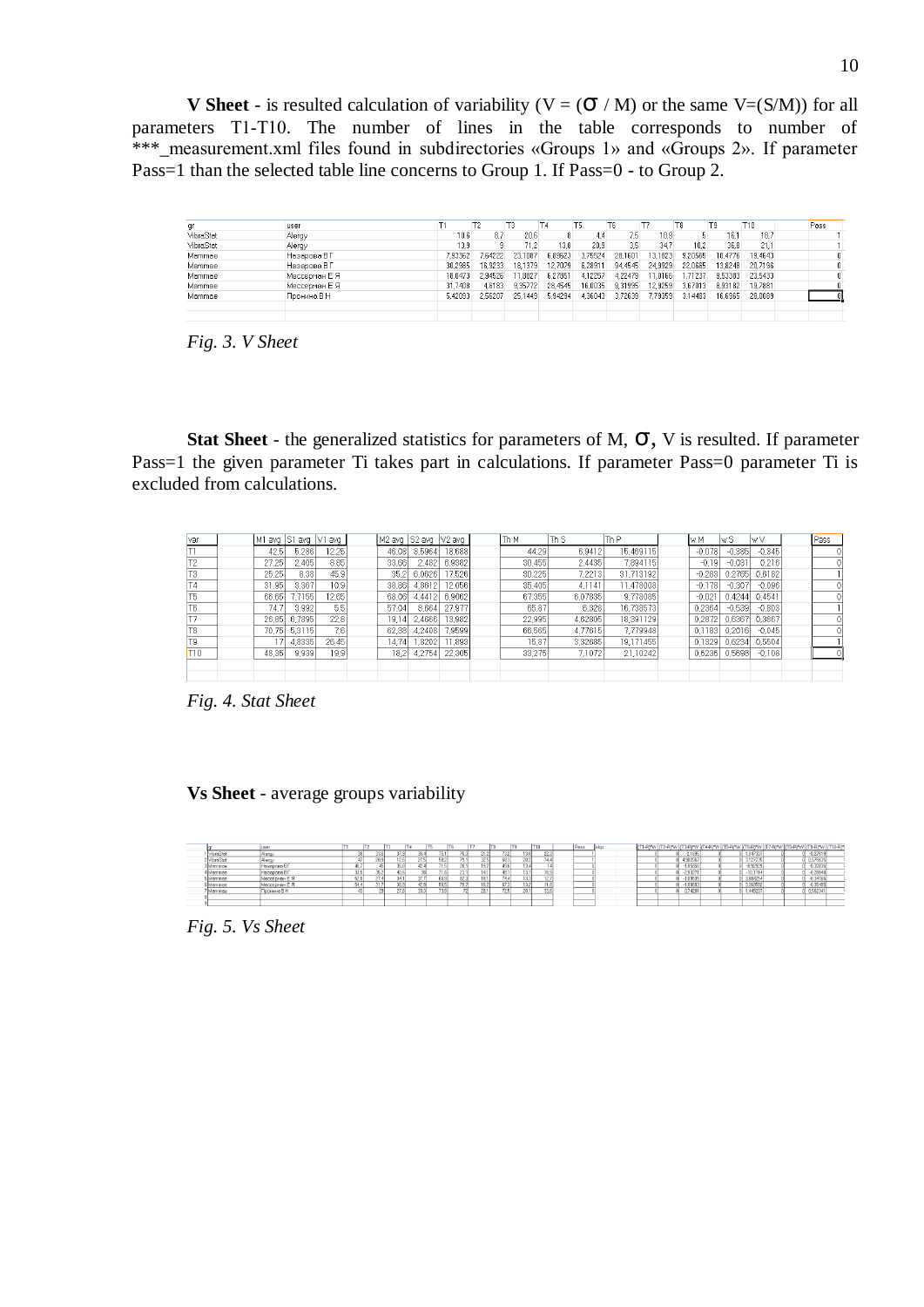**Vs graph Sheet** - the histogram of results of two group's comparison of. The number of columns on histograms corresponds to number of \*\*\*\_measurement.xml files on which the analysis was process. Dark blue color shows the data on «Group 1», red - on «Group 2».



*Fig.6. Vs graph Sheet*

**M-S Sheet** - the histogram of comparison results of M parameters (the first pair columns) and S (the second pair columns) for all parameters Т1-Т10. Dark blue color shows the data on «Group 1», red - on «Group 2».



*Fig. 7. M-S Sheet*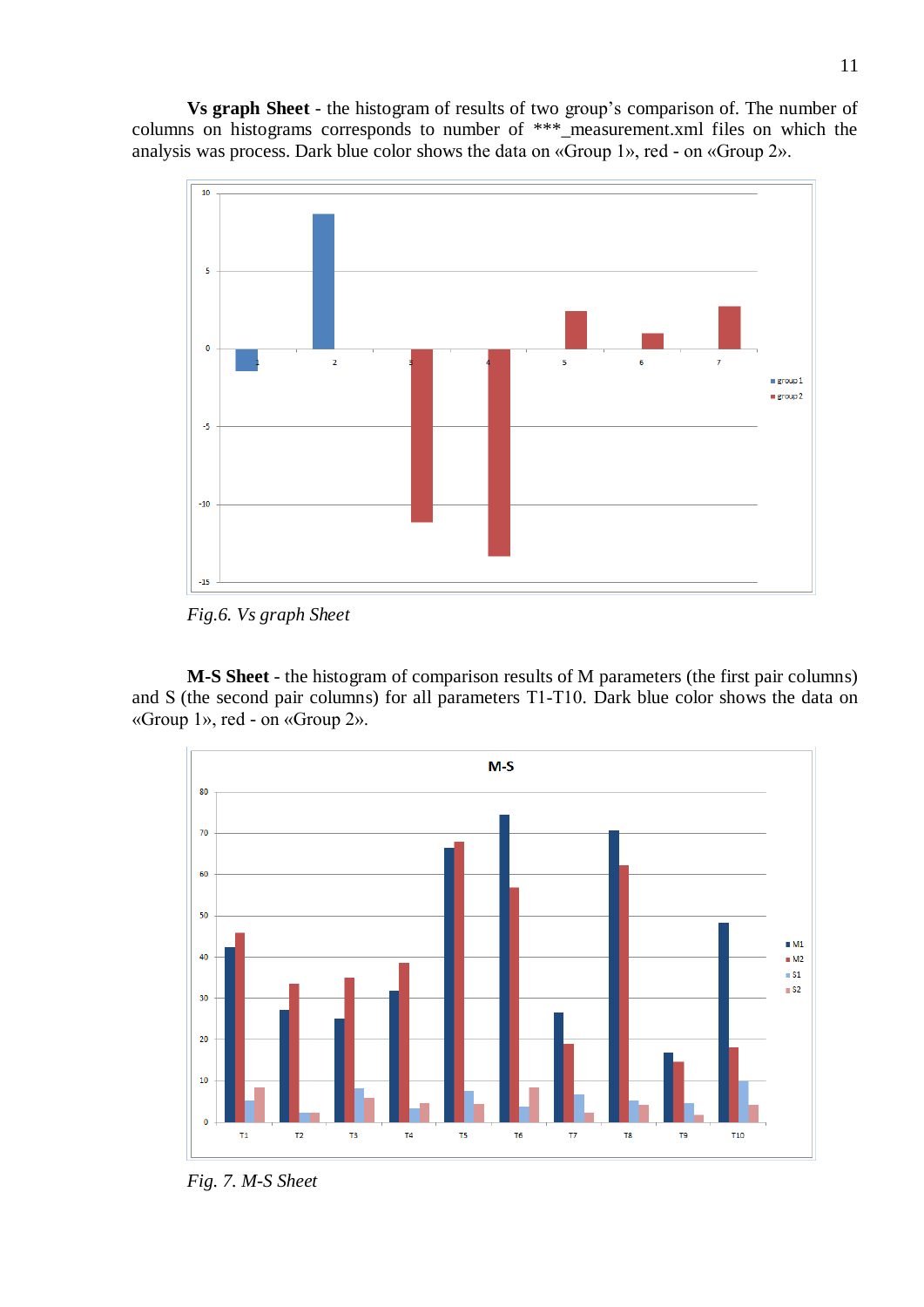

**М1-M2 Sheet** - the histogram of results of M parameters comparison for all parameters Т1-Т10. Dark blue color shows the data on «Group 1», red - on «Group 2».

**S1-S2 Sheet** - the histogram of results of S parameters comparison for all parameters Т1- Т10. Dark blue color shows the data on «Group 1», red - on «Group 2».



*Fig. 9. S1-S2 Sheet* 

*Fig. 8. M1-M2Sheet*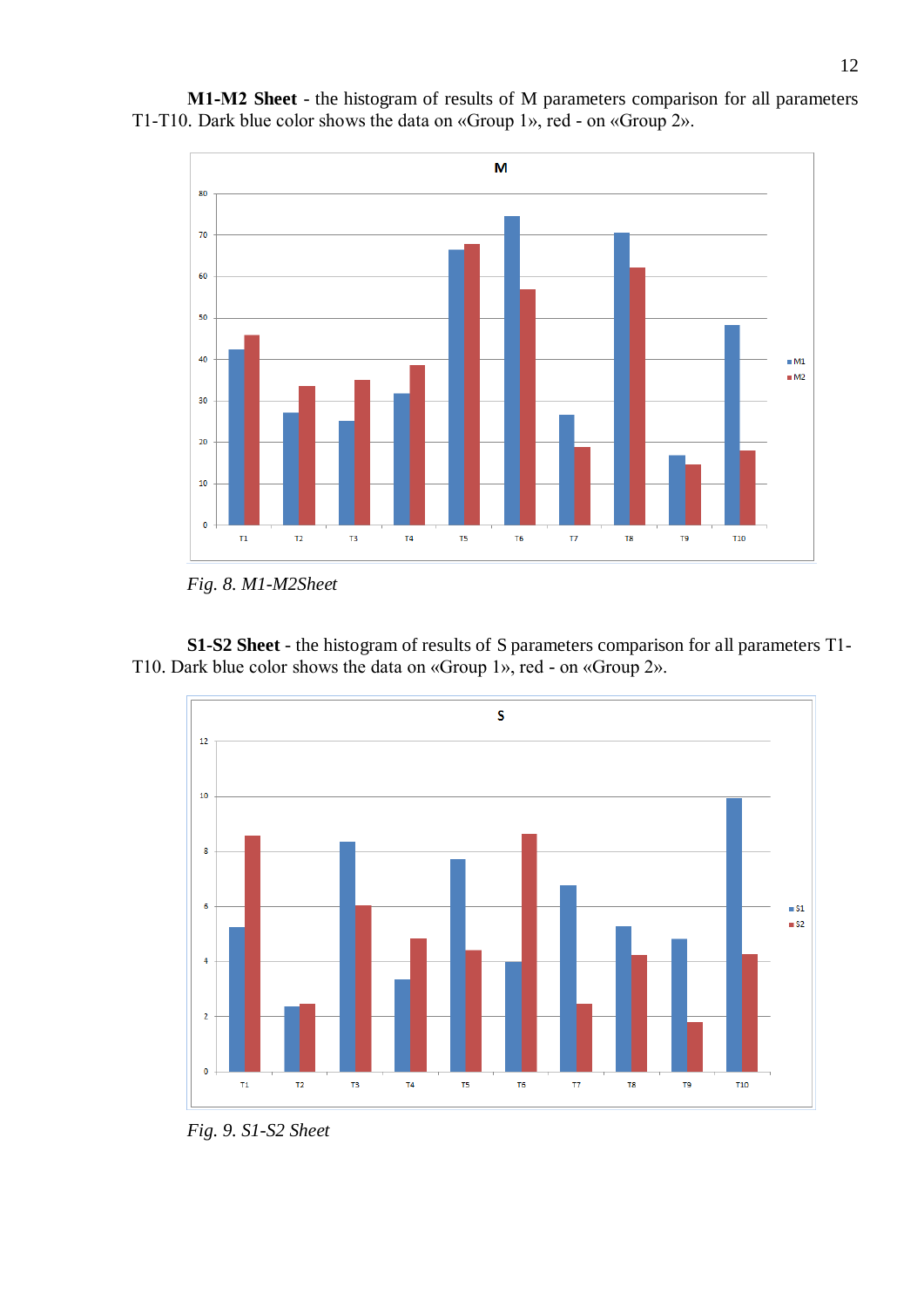**V1-V2 Sheet** - the histogram of results of V (variability) parameters comparison for all parameters T1-T10. Dark blue color shows the data on «Group 1», red - on «Group 2». The big differences in graph for two groups testify to the occurred physical deviations between patients of groups.



*Fig. 10. V1-V2Sheet*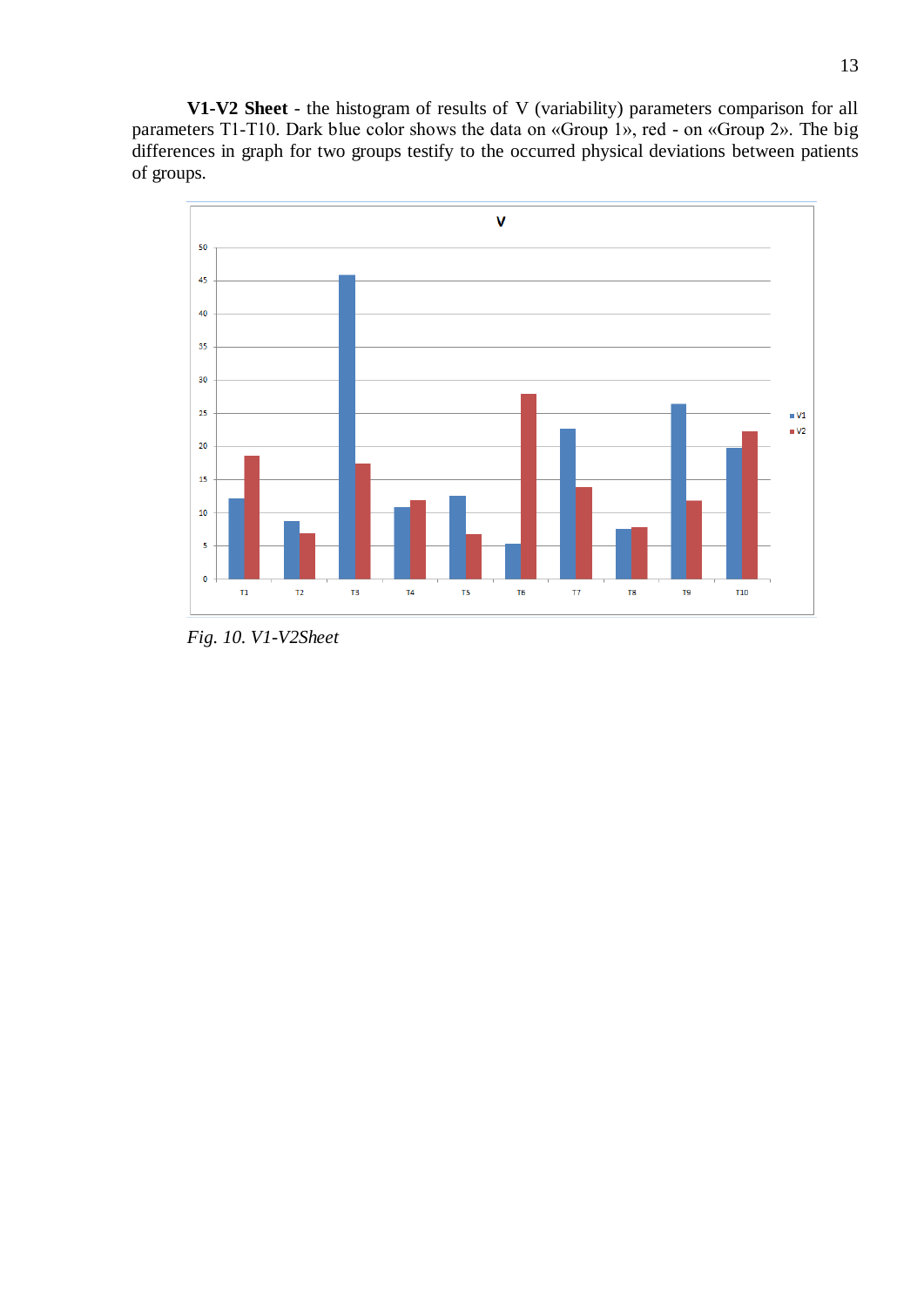## <span id="page-13-0"></span>*5. Analysis results*

Provided results analysis mostly depends on the research aim. It is often necessary to define parameters - markers of status changes which are significantly differ between two groups. Listing 10 psychophysiological parameters (as emotion 10 print) characterizing various single properties of a person status and a general status of the person, too. Micromovements parameters of person are changed during a deviation of a person status from normal, that shows a deviation of the corresponding vibraimage parameters. The analysis of person reflex micromovements in the biological nature is similar, for example, to the biochemical analysis of person blood which reflects biochemical and energy exchange process in an organism. Only with the help of vibraimage technology the analysis of micromovements is carried out simply, remote, friendly and nonintrusive.

On an example (fig. 10) it is visible, that the most significant distinction is observed between parameters of variability T3, T6 and T9 which should be chosen as the basic markers of status changes for results of the experiment showed in figure. It is natural, that quantity of measurements and test specifications can have influence to the results. It is important to fulfill the main principles of Vibraimage technology in detail enough stated in the [Vibraimage PRO](http://www.psymaker.com/downloads/VI7_5ManualRus.pdf) Description during providing source measurements.

Below (fig. 11) given sample of test for two different status of one person, the first group of measurements show vibraimage testing of person in active status, the second group of measurements show vibraimage testing of person in drowsiness status. Fig.11 shows a strong difference of vibraimage parameters for person in these different statuses.



*Fig. 11. List Vs graph. Compatibility results for status Active (1)- Drowsiness (2)*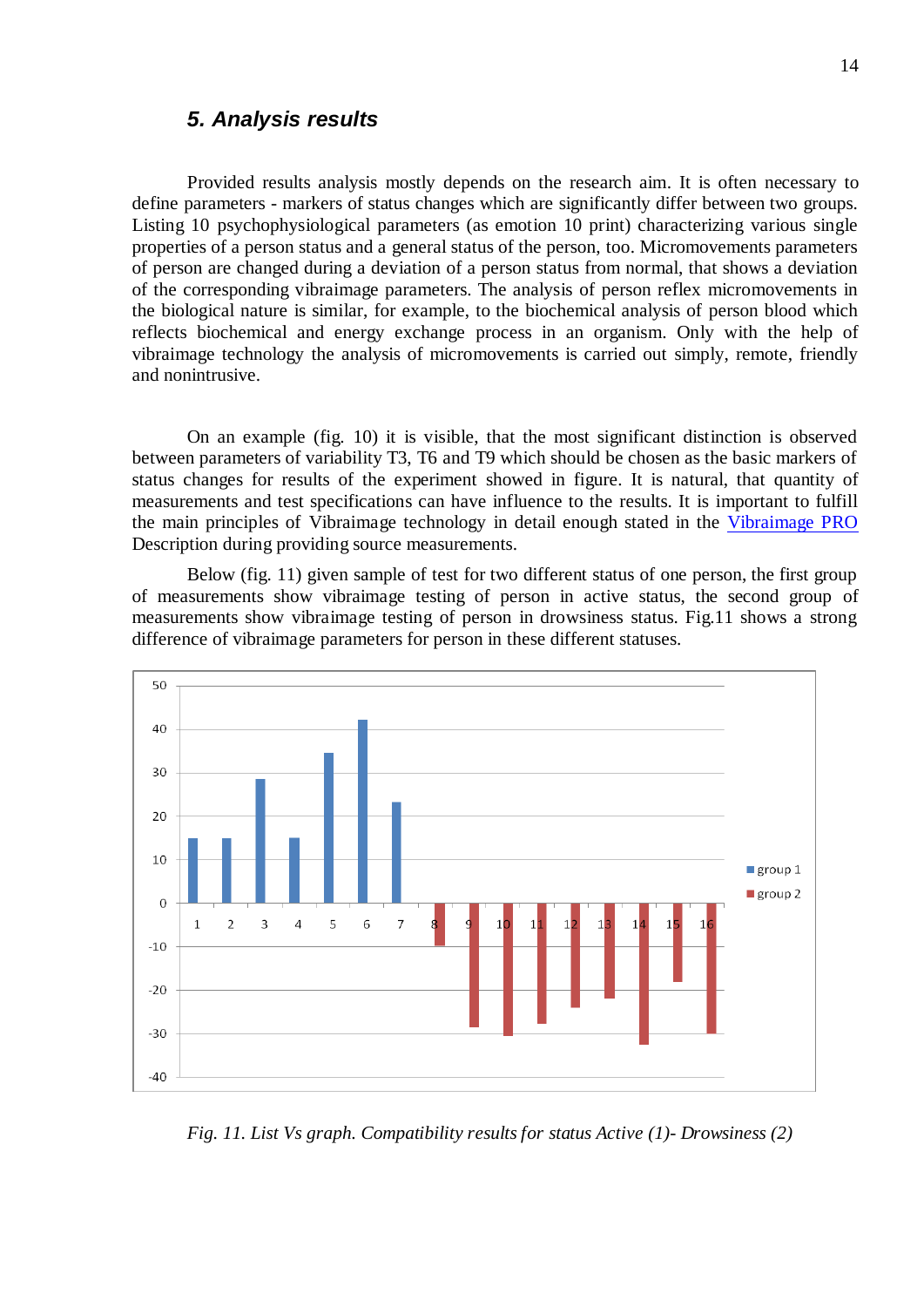On the Fig 12 given V1-V2 list - results comparison histograms of variability (V) parameters for previous measurements status Active (1) - Drowsiness (2). This histogram indicates what statistics difference of concrete vibraimage parameters divide Active status from Drowsiness status. This is significant difference in variability of T1,T4 and T7 parameters.



*Fig. 12. List Vs graph. V1-V2 list. Results comparison histograms of variability (V) parameters for status Active (1) - Drowsiness (2)* 

So, VibraStat program obviously shows if there are significant difference between two statuses (or groups of people) like on Figs 11-12. Or in other way both groups results could be similar like on Fig. 6.